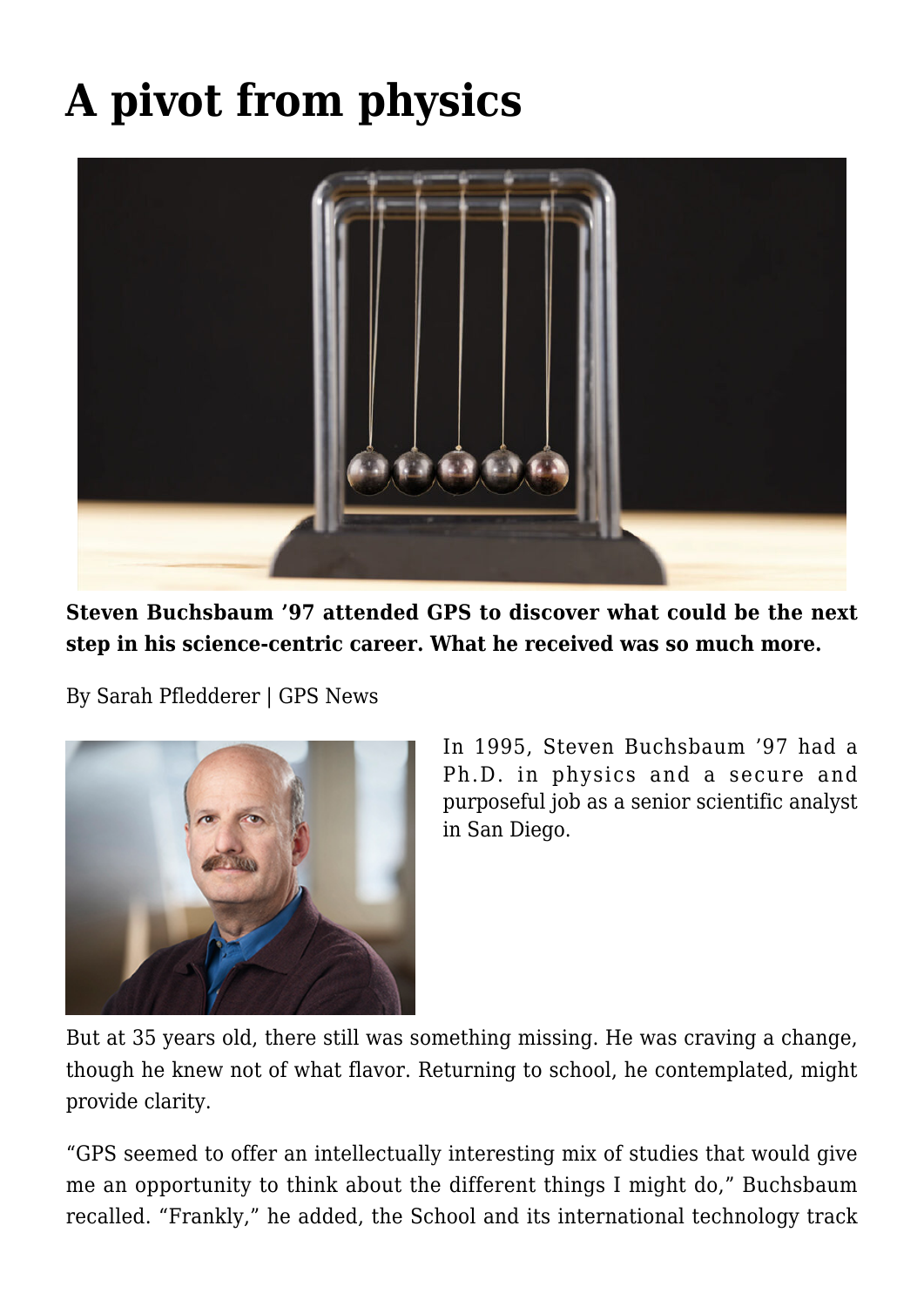seemed a "low risk" route for him.

Little did he anticipate at the time, the UC San Diego School of Global Policy and Strategy (GPS) would become the catalyst for Buchsbaum—today, deputy director of Grand Challenges at the Bill & Melinda Gates Foundation—to take higher risks for the remainder of his career.

#### *"If you're faced with two options—and you can live with it—you should always pick the riskier of the two."*

"GPS was an inflection point," said Buchsbaum, who as a student maintained his position at Science Applications International Corp. "It was eye-opening for me. I studied a variety of topics quite deeply. I loved the structure of the program in that it blended the best of an MBA, an international economics degree, a political science degree and a public policy degree in a way that painted a really interesting picture of how to think about organizations, institutions and how the world works."

### **Going into government**

Buchsbaum's first risk came on the heels of graduating from the School, when he accepted a Science & Technology Policy Fellowship with the American Association for the Advancement of Science, placing him in the U.S. Department of State as an environment, science and technology officer for South Asia.

After a year there, including experience working on the Kyoto Protocol, he faced a three-way fork in the road.

Buchsbaum had the option to renew his position in the department, but he also had offers to head to the Hill to work as legislative staff or to join the Defense Advanced Research Projects Agency (DARPA).

He opted for the latter, joining DARPA as a program manager in its special projects office, with duties developing solutions for threats related to terrorism and weapons of mass destruction. His stint coincided with the 9/11 terror attacks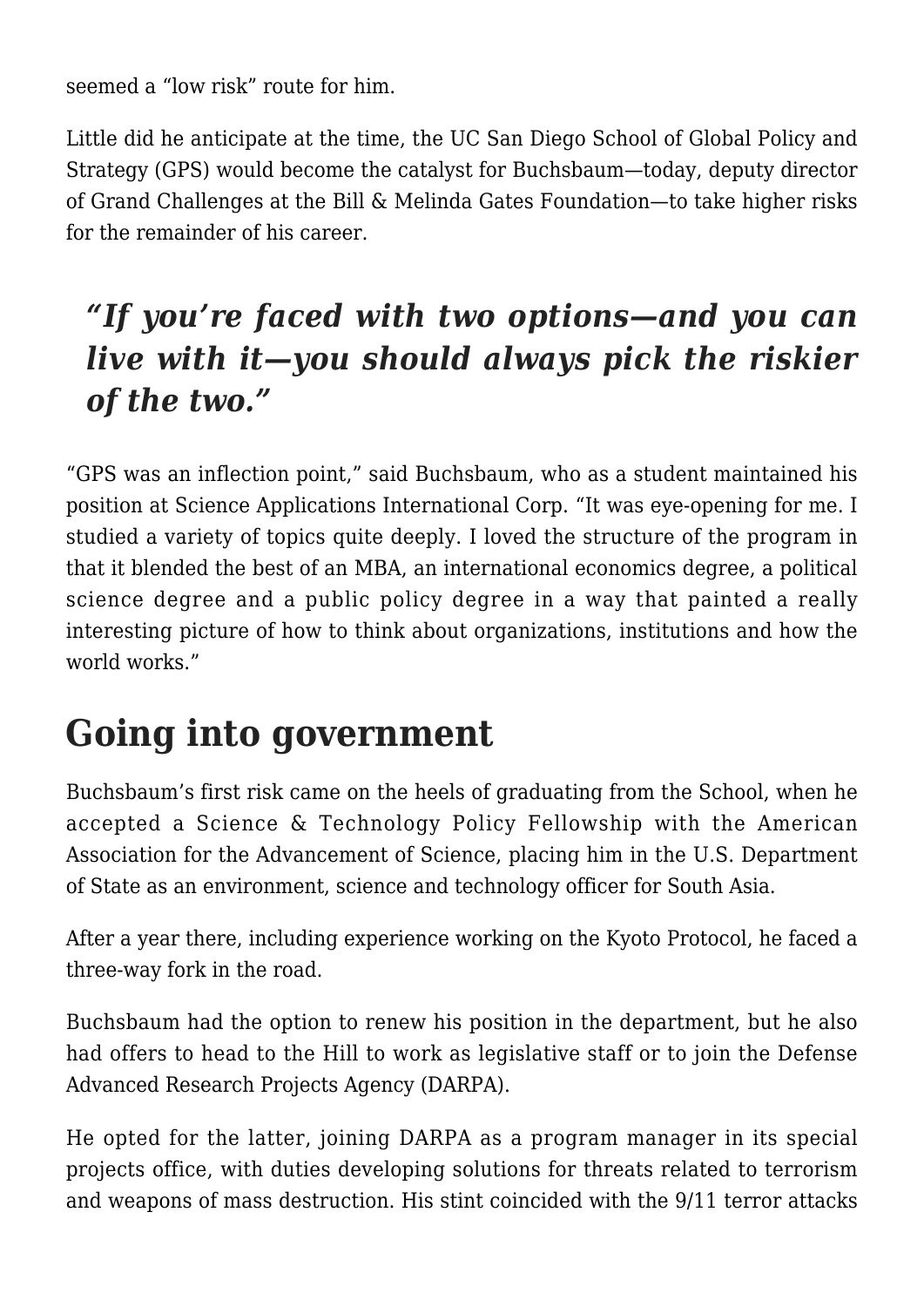on the U.S.

"9/11 turned the world upside down, and the things I was doing at DARPA became particularly relevant at that time," Buchsbaum recollected.

As part of the legislation creating the Department of Homeland Security, the new department was to establish its own version of DARPA, called the Homeland Security Advanced Research Projects Agency (HSARPA). Buchsbaum was recruited to establish this new agency shop in 2003.

As founding director of HSARPA, Buchsbaum had particular oversight of chemical, biological, radiological, nuclear, and explosives (CBRNE) defense and managing extramural research programs to develop and deploy technologies protecting the nation against CBRNE terrorism.

After seeing HSARPA off the ground in less than two years, Buchsbaum leaped at the opportunity for a new risk—one which took him to the nonprofit sector. He joined the Gates Foundation's young Grand Challenges program in Seattle.

## **A place for science and development**

Established in 2003, Grand Challenges is an initiative under the Gates Foundation focused on identifying global challenges and then engaging the greatest minds around the globe to solve them. It has addressed problems such as improving sanitation, creating new vaccines, or exploring new models for girls' empowerment, to name just a few.

"The programs we do vary across the board, but they have a commonality in the methods," Buchsbaum explained. "We work with our own internal teams and then external teams, essentially, to better understand the problem and work hand in glove with them about how to approach it."

As deputy director, Buchsbaum said his job shares a common thread with his previous positions.

"If I look at DARPA, HSARPA and the Gates Foundation, the job description is basically looking to stimulate innovation in science and technology to solve problems," he explained.